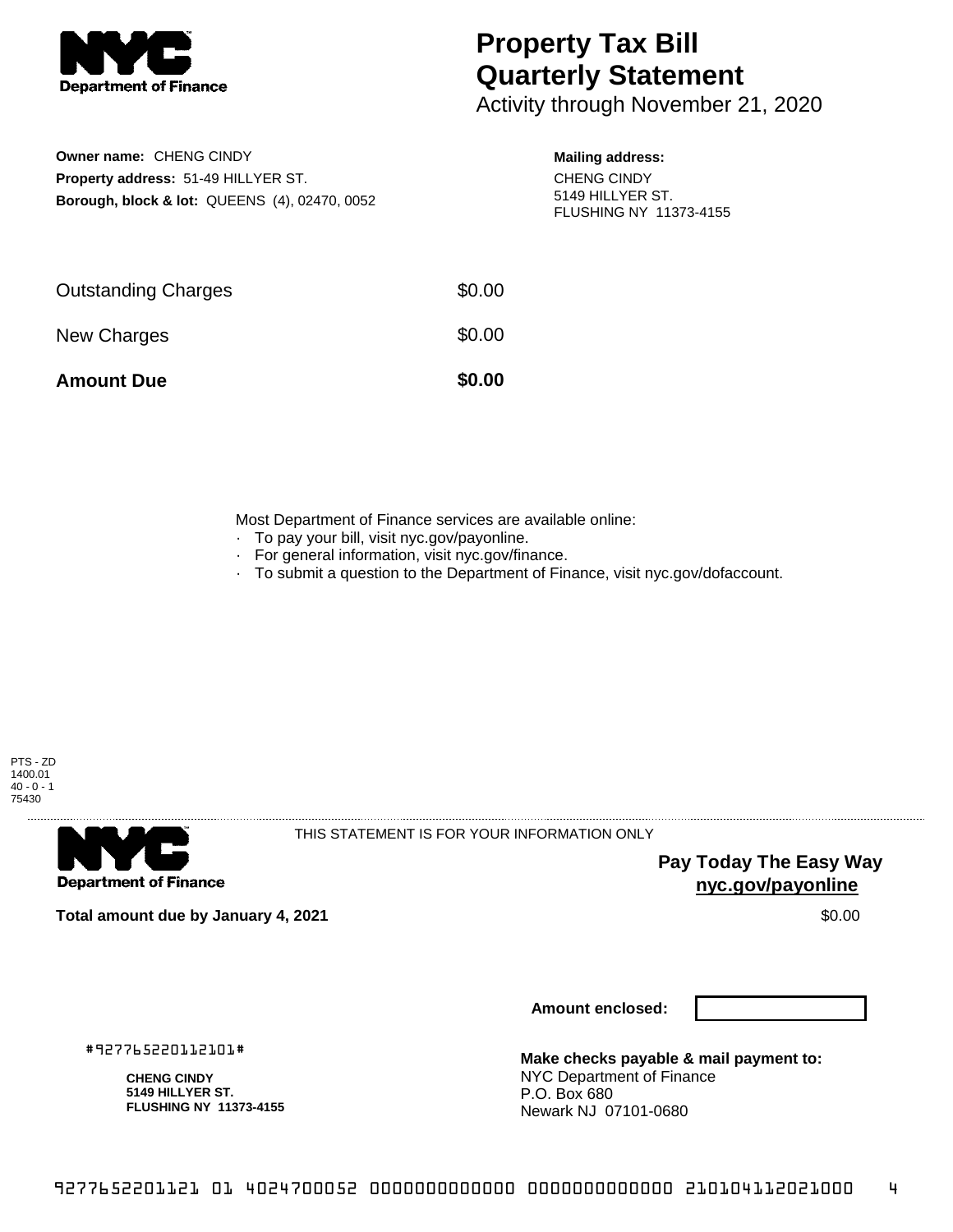

| <b>Previous Charges</b>                                             |                      |                 | Amount                         |
|---------------------------------------------------------------------|----------------------|-----------------|--------------------------------|
| Total previous charges including interest and payments              |                      |                 | \$0.00                         |
| <b>Current Charges</b>                                              | <b>Activity Date</b> | <b>Due Date</b> | Amount                         |
| Finance-Property Tax<br><b>Adopted Tax Rate</b><br>Payment Adjusted | 01/01/2021           | 01/01/2021      | \$0.00<br>$$-14.36$<br>\$14.36 |
| <b>Total current charges</b>                                        |                      |                 | \$0.00                         |
| <b>Tax Year Charges Remaining</b>                                   | <b>Activity Date</b> | <b>Due Date</b> | <b>Amount</b>                  |
| Finance-Property Tax<br>Adopted Tax Rate                            |                      | 04/01/2021      | \$0.00<br>$$-14.36$            |
| <b>Early Payment Discount</b><br>Payment Adjusted                   | 01/01/2021           | 04/01/2021      | \$0.15<br>\$14.21              |
| Total tax year charges remaining                                    |                      |                 | \$0.00                         |
| <b>Overpayments/Credits</b>                                         | <b>Activity Date</b> | <b>Due Date</b> | Amount                         |
| <b>Credit Balance</b>                                               |                      | 07/01/2020      | $$-28.57$                      |
| Total overpayments/credits remaining on account                     |                      |                 | \$28.57                        |

You must apply for a refund or a transfer of credits resulting from overpayments within six years of the date of **the overpayment or credit. Please note that overpayments and credits are automatically applied to unpaid taxes.**

## **Home banking payment instructions:**

- 1. **Log** into your bank or online bill pay website.
- 2. **Add** the new payee: NYC DOF Property Tax. Enter your account number, which is your boro, block and lot, as it appears here: 4-02470-0052 . You may also need to enter the address for the Department of Finance. The address is P.O. Box 680, Newark NJ 07101-0680.
- 3. **Schedule** your online payment using your checking or savings account.

## **Did Your Mailing Address Change?** If so, please visit us at **nyc.gov/changemailingaddress** or call **311.**

When you provide a check as payment, you authorize us either to use information from your check to make a one-time electronic fund transfer from your account or to process the payment as a check transaction.